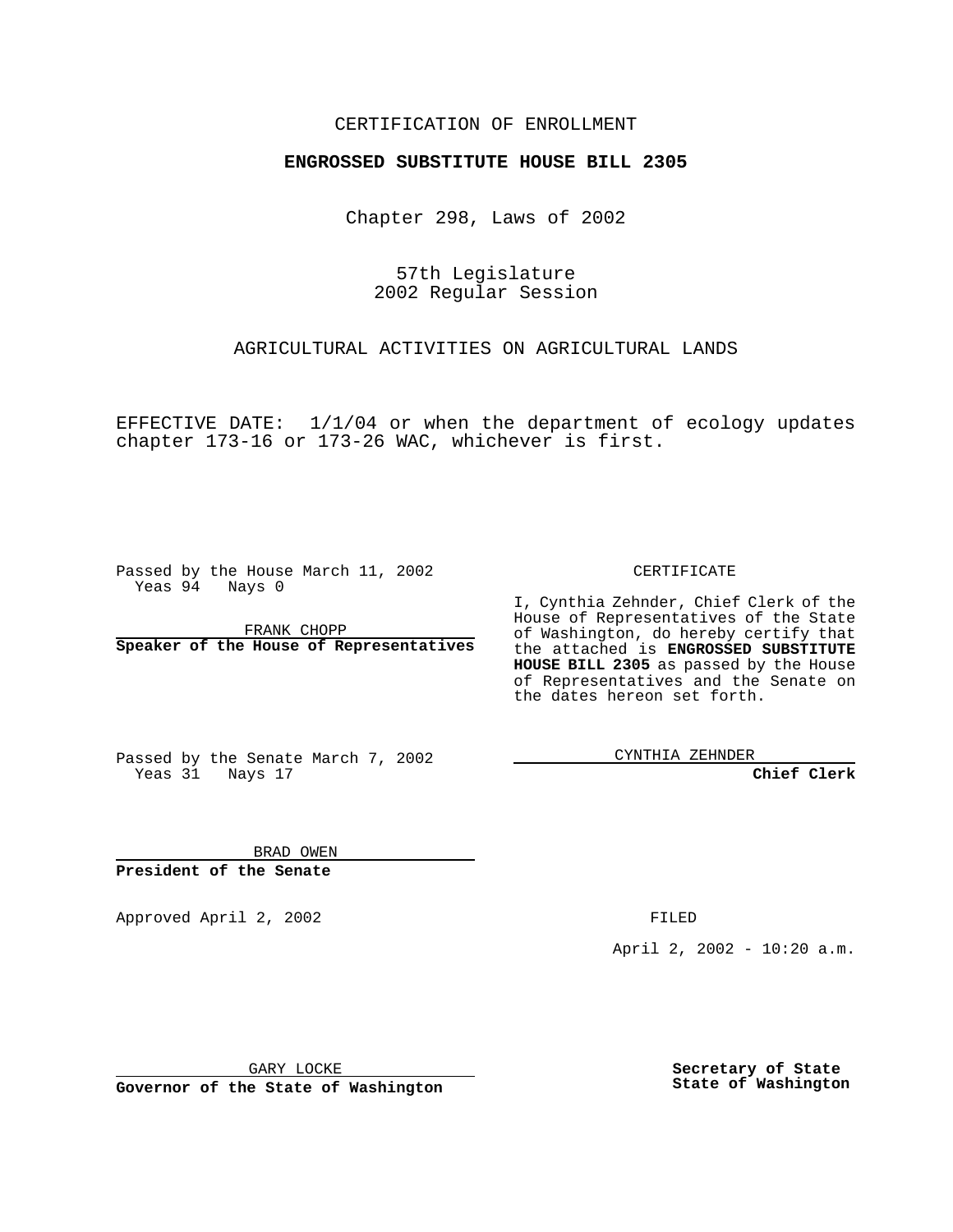## **ENGROSSED SUBSTITUTE HOUSE BILL 2305** \_\_\_\_\_\_\_\_\_\_\_\_\_\_\_\_\_\_\_\_\_\_\_\_\_\_\_\_\_\_\_\_\_\_\_\_\_\_\_\_\_\_\_\_\_\_\_

\_\_\_\_\_\_\_\_\_\_\_\_\_\_\_\_\_\_\_\_\_\_\_\_\_\_\_\_\_\_\_\_\_\_\_\_\_\_\_\_\_\_\_\_\_\_\_

## AS AMENDED BY THE SENATE

Passed Legislature - 2002 Regular Session

#### **State of Washington 57th Legislature 2002 Regular Session**

**By** House Committee on Local Government & Housing (originally sponsored by Representatives Hatfield, Doumit, Kessler, Grant, Kirby, Edwards and Linville)

Read first time 02/08/2002. Referred to Committee on .

 AN ACT Relating to clarifying the application of shoreline master program guidelines and master programs to agricultural activities on agricultural lands; adding a new section to chapter 90.58 RCW; and providing a contingent effective date.

BE IT ENACTED BY THE LEGISLATURE OF THE STATE OF WASHINGTON:

 NEW SECTION. **Sec. 1.** A new section is added to chapter 90.58 RCW to read as follows:

 (1) The guidelines adopted by the department and master programs developed or amended by local governments according to RCW 90.58.080 shall not require modification of or limit agricultural activities occurring on agricultural lands. In jurisdictions where agricultural activities occur, master programs developed or amended after the effective date of this act shall include provisions addressing new agricultural activities on land not meeting the definition of agricultural land, conversion of agricultural lands to other uses, and development not meeting the definition of agricultural activities. Nothing in this section limits or changes the terms of the current exception to the definition of substantial development in RCW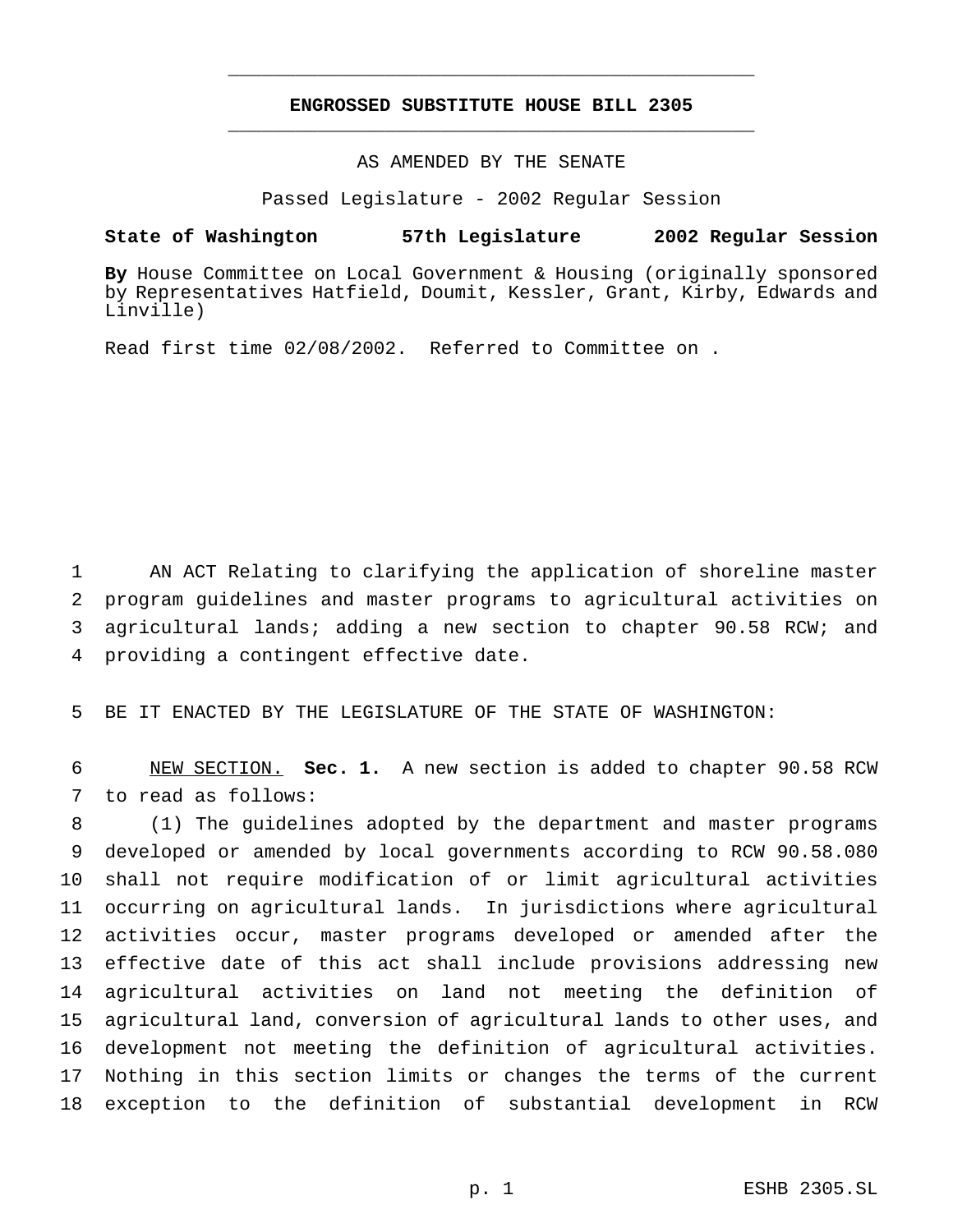90.58.030(3)(e)(iv). This section applies only to this chapter, and shall not affect any other authority of local governments.

(2) For the purposes of this section:

 (a) "Agricultural activities" means agricultural uses and practices including, but not limited to: Producing, breeding, or increasing agricultural products; rotating and changing agricultural crops; allowing land used for agricultural activities to lie fallow in which it is plowed and tilled but left unseeded; allowing land used for agricultural activities to lie dormant as a result of adverse agricultural market conditions; allowing land used for agricultural activities to lie dormant because the land is enrolled in a local, state, or federal conservation program, or the land is subject to a 13 conservation easement; conducting agricultural operations; maintaining, repairing, and replacing agricultural equipment; maintaining, repairing, and replacing agricultural facilities, provided that the replacement facility is no closer to the shoreline than the original facility; and maintaining agricultural lands under production or cultivation;

 (b) "Agricultural products" includes but is not limited to horticultural, viticultural, floricultural, vegetable, fruit, berry, grain, hops, hay, straw, turf, sod, seed, and apiary products; feed or forage for livestock; Christmas trees; hybrid cottonwood and similar hardwood trees grown as crops and harvested within twenty years of planting; and livestock including both the animals themselves and animal products including but not limited to meat, upland finfish, poultry and poultry products, and dairy products;

 (c) "Agricultural equipment" and "agricultural facilities" includes, but is not limited to: (i) The following used in agricultural operations: Equipment; machinery; constructed shelters, buildings, and ponds; fences; upland finfish rearing facilities; water diversion, withdrawal, conveyance, and use equipment and facilities including but not limited to pumps, pipes, tapes, canals, ditches, and drains; (ii) corridors and facilities for transporting personnel, livestock, and equipment to, from, and within agricultural lands; (iii) farm residences and associated equipment, lands, and facilities; and (iv) roadside stands and on-farm markets for marketing fruit or vegetables; and

 (d) "Agricultural land" means those specific land areas on which agriculture activities are conducted.